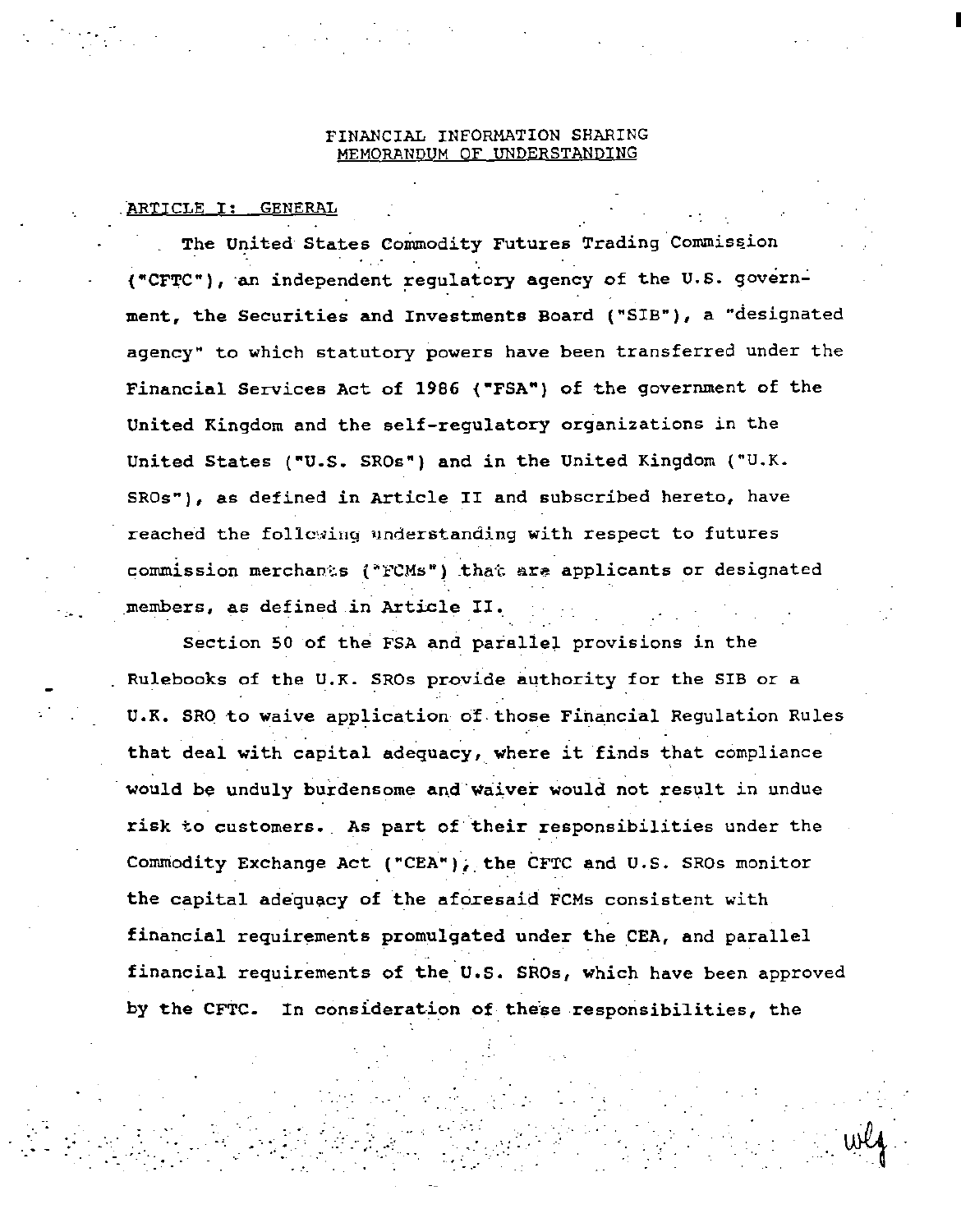applicability of such requirements and the understanding with respect to the exchange of information set forth below, the SIB and the U.K. SROs will not require designated member FCMs "to comply with their respective capital adequacy requirements and any reporting standards relating solely to the measure or maintenance of capital adequacy. This understanding does not prevent a party from requesting other information from a designated member or the other parties hereto.

- 2 -

I

# ARTICLE II: DEFINITIONS

: .·

·•

- 1. For purposes of this Financial Information Sharing Memorandum of Understanding ("FISMOU"):
	- (a) "Applicant" means an FCM registered with the CFTC that is a member of a U.S. SRO that is a party to this FISMOU, that is a person that has requested authorization from its relevant U.K. regulator to establish a branch or to otherwise carry on an investment business in the United Kingdom ("U.K.") and that has requested that those Financial Regulation Rules that deal with capital adequacy be waived by the SIB and the relevant U.K. SRO. In order to be an applicant, an FCM must complete three originals of a signed consent in the form of the consent annexed as Exhibit 1 hereto and made a part hereof, addressed to the relevant U.K. regulator, such FCM's designated U.S. SRO and the CFTC.

. .... ', ···wtt -.\_ --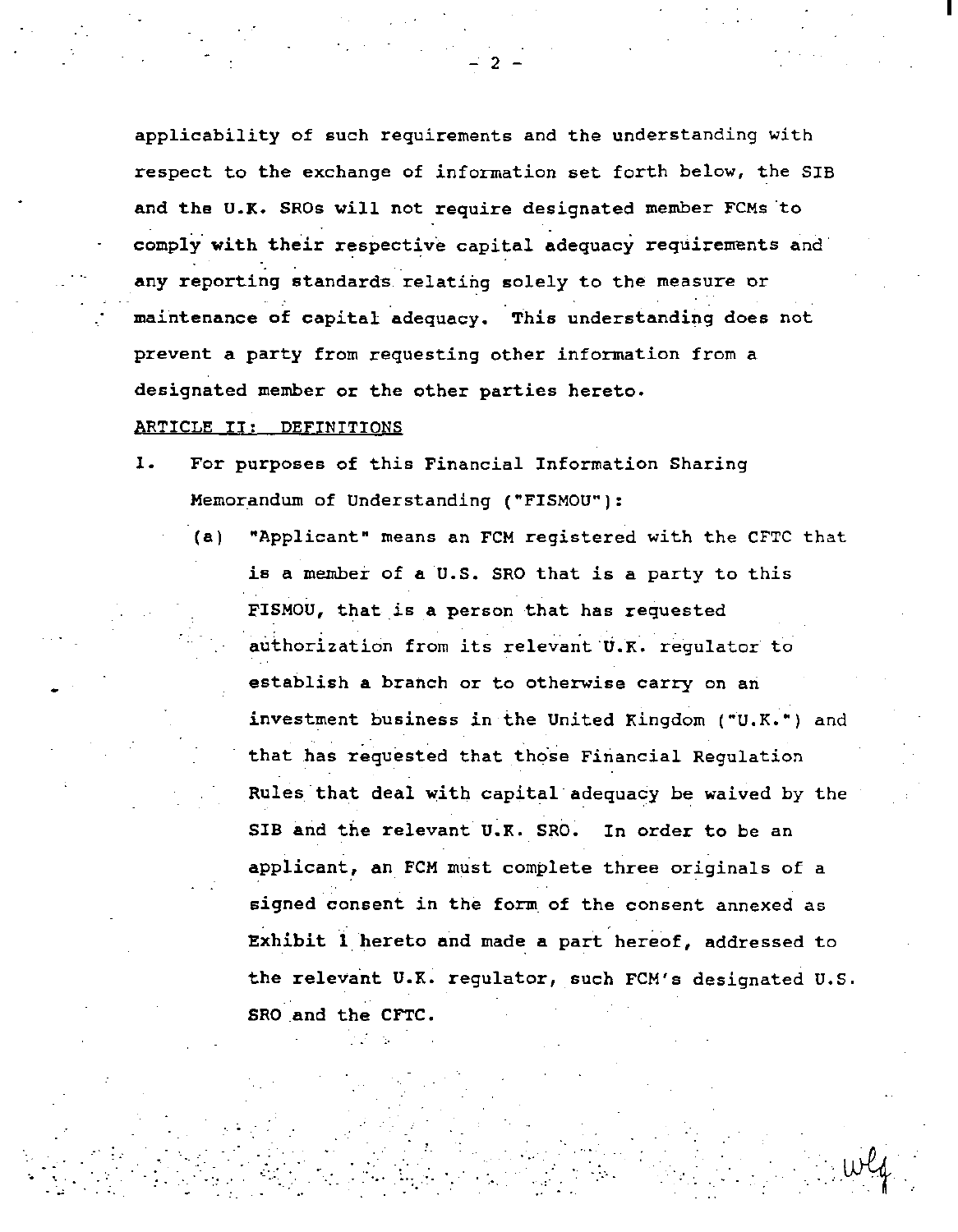(b) "Designated member" means an FCM registered under the CEA that is a member of a U.S. SRO that is a party to this FISMOU, that has a branch or otherwise carries on an investment business in the U.K., that is an authorized or interim authorized person under the FSA for which those Financial Regulation Rules that deal with capital adequacy have been waived by the SIB or the relevant U.K. regulator. In order to be a designated member, an FCM must complete three originals of a signed consent in the form of the consent annexed as Exhibit 1 hereto and made a part hereof, addressed to the relevant U.K. regulator, such FCM's designated U.S. SRO and the CFTC.

(C) "Designated U.S. self--regulatory organization" or "des- .ignated U.S. SRO." means a U.S. SRO that has primary responsibility for examining a member FCM for compliance with minimum financial and related reporting requirements under CFTC oversight (i) pursuant to Section  $4f(2)$  of the CEA and Rule 1.52 promulgated thereunder, and in accordance with a joint audit plan approved by the CFTC under. that rule, or (ii) because the member FCM is a member solely of that U.S. SRO. (d) "Form 1-FR-FCM filing" means the financial report filed pursuant to Rule 1.10 under the CEA by an FCM on at least a semiannual basis-with its designated u.s. SRO.

 $\mathcal{A}_{\text{c},\text{c},\text{c}}$ 

 $\mathcal{L}^{\mathcal{L}}$  ,  $\mathcal{L}^{\mathcal{L}}$  ,  $\mathcal{L}^{\mathcal{L}}$  ,  $\mathcal{L}^{\mathcal{L}}$  ,  $\mathcal{L}^{\mathcal{L}}$  ,  $\mathcal{L}^{\mathcal{L}}$  ,  $\mathcal{L}^{\mathcal{L}}$ 

-··· . ··.:

- 3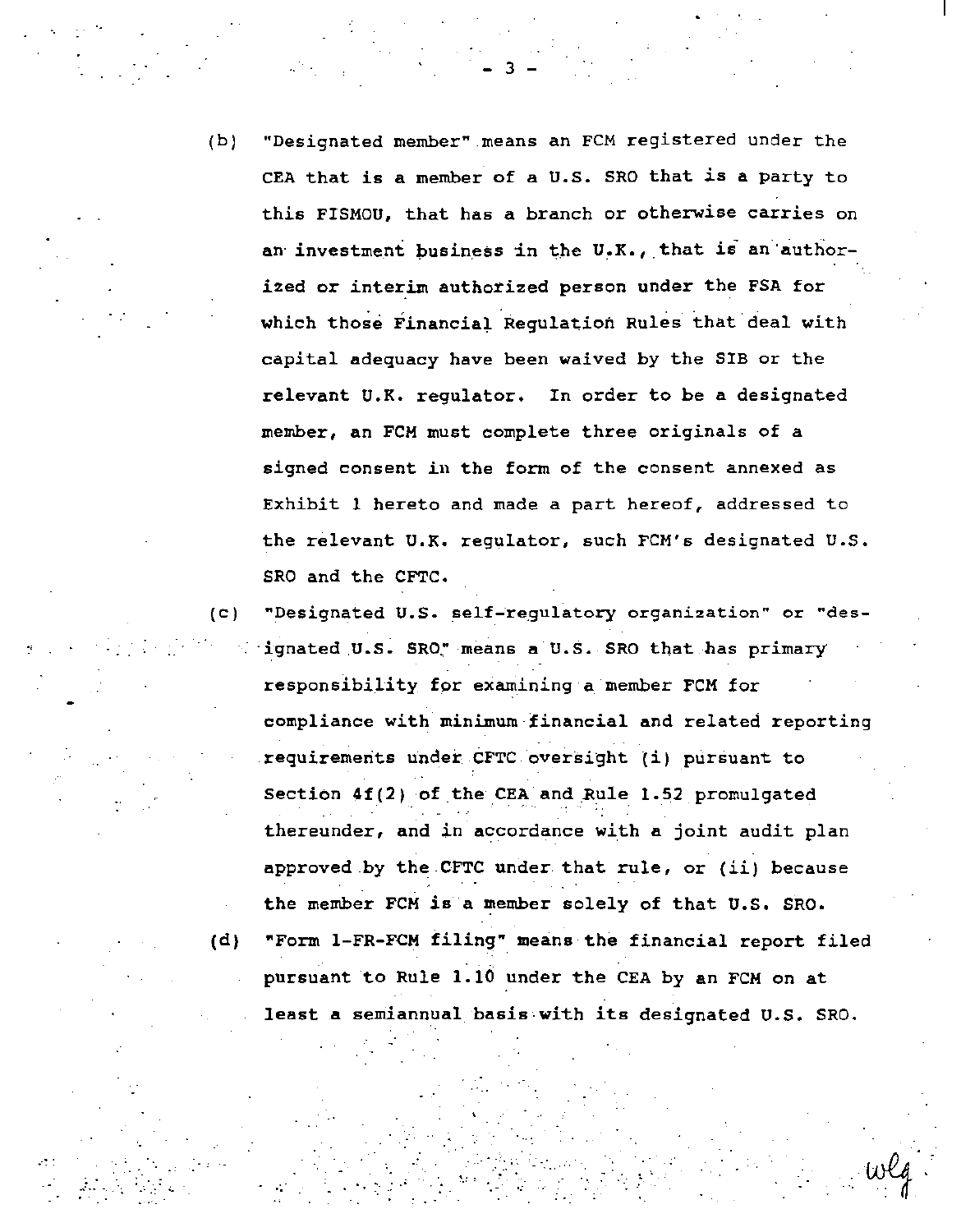(e) "Joint Audit Committee" means that certain committee of representatives of all U.S. SROs which was established to coordinate audit and financial surveillance, plans, policies and procedures, particularly with respect to FCMs that are members of more than one U.S. SRO.

I

- (f) "Relevant U.K. regulator" means (i) where the FCM has been authorized under the FSA through membership in a single U.K. SRO, the U.K. SRO of which the FCM is a member, (ii) where the FCM has been authorized under the FSA through membership in more than one U.K. SRO, the U.K. SRO that the U.K. SROs have agreed should be the recipient of information under this FISMOU, or  $(iii)$  the SIB, where the FCM has been interim authorized or authorized by SIB under the FSA.
- (g) "Rule 1.12 telegram" means the telegraphic or written notice filed by an FCM with its designated U.S. SRO and the CFTC pursuant to Rule 1.12 promulgated under the CEA if the FCM's {i) adjusted net capital falls below the minimum required by an applicable capital rule, (ii) adjusted net capital falls below 150 percent of the minimum required by an applicable capital rule, (iii} books and records are not current, (iv) accounting system, accounting controls, procedures for safeguarding customer and firm assets or the practices and procedures specified in Rule  $1.16(d)$  (l) promulgated under the CEA, contain a material inadequacy, as

. The second is a second  $\log x$  .

.

··.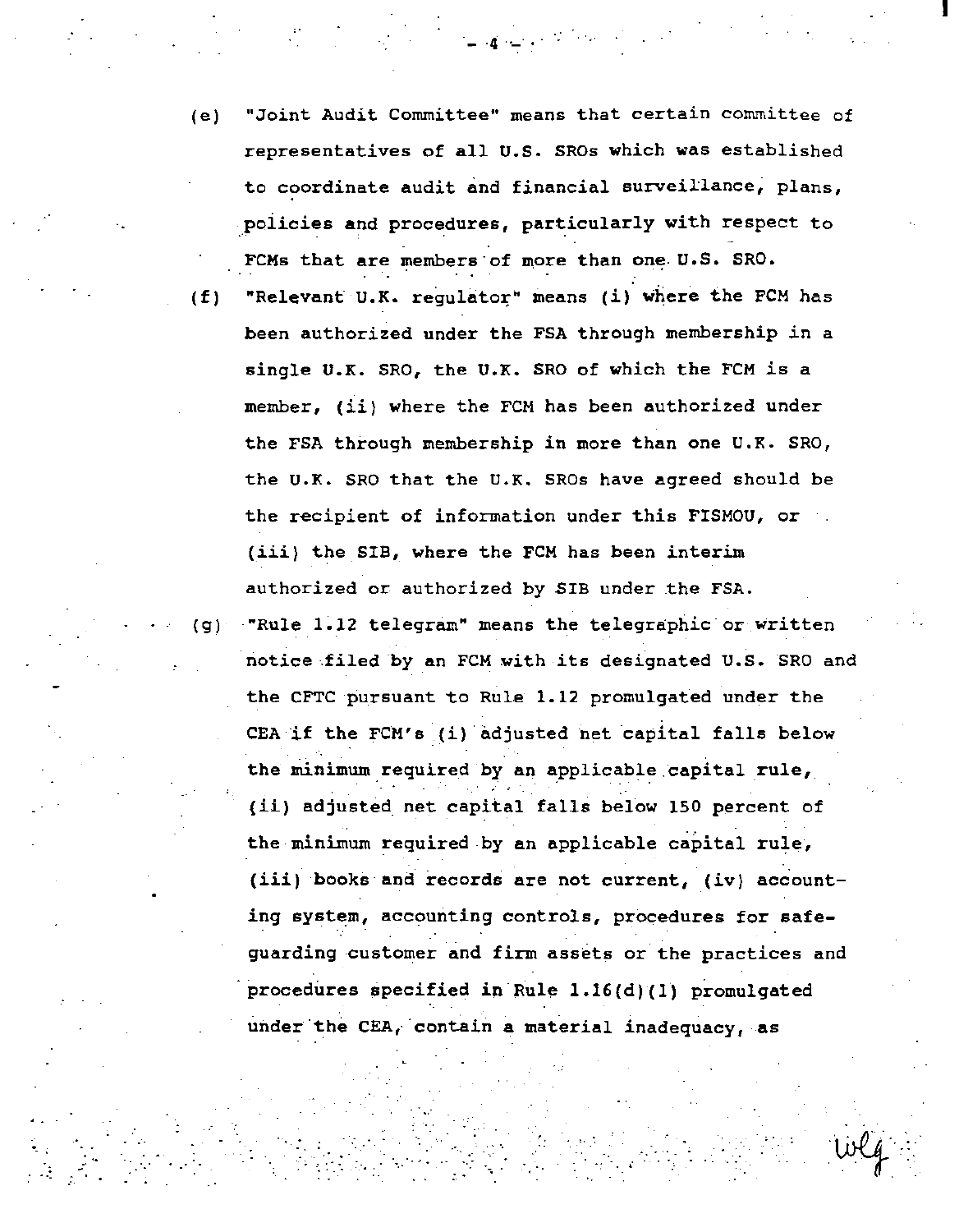defined in Rule 1.16(d)(2) promulgated under the CEA, or (v) carried accounts include an account which is undermargined by an amount which exceeds the firm's adjusted net capital.

I

 $. - 5 -$ 

- (h) "U.S. self-regulatory organization" or "U.S. SRO" means the Board of Trade of the City of Chicago, the Chicago Mercantile Exchange, the Commodity Exchange, Inc., New York Mercantile Exchange, National Futures Association or any other self-regulatory organization as defined in Rule 1.3(ee) promulgated under the CEA that becomes a party to this FISMOU in accordance with Article VII.
- (i) "U.K. self-regulating organisation" or "U.K. SRO" means the Association of Futures Brokers and Dealers, The Securities Association or any other self-regulating organisation that has been recognized pursuant to Section 10 of the FSA and is or becomes a party to this FISMOU in accordance with Article VII.

ARTICLE III: EXCHANGE OF INFORMATION

1. (a) Each U.S. SRO will provide 'to the relevant U.K. regulator, commencing with the first filing due after the effective date hereof as to that U.S. SRO, as promptly as practicable after receipt'of·the relevant report, the following information with respect to a designated member for which it is the designated U.S. SRO.

(i) Copies of the cover sheet used by the u.s.- SRO in its . review of each Form 1.-FR-FCM filing. The U.S. SRO will

. . ,- . . \_.,\_ .. . ·\_. .. :-. .··~ . .-. ·,.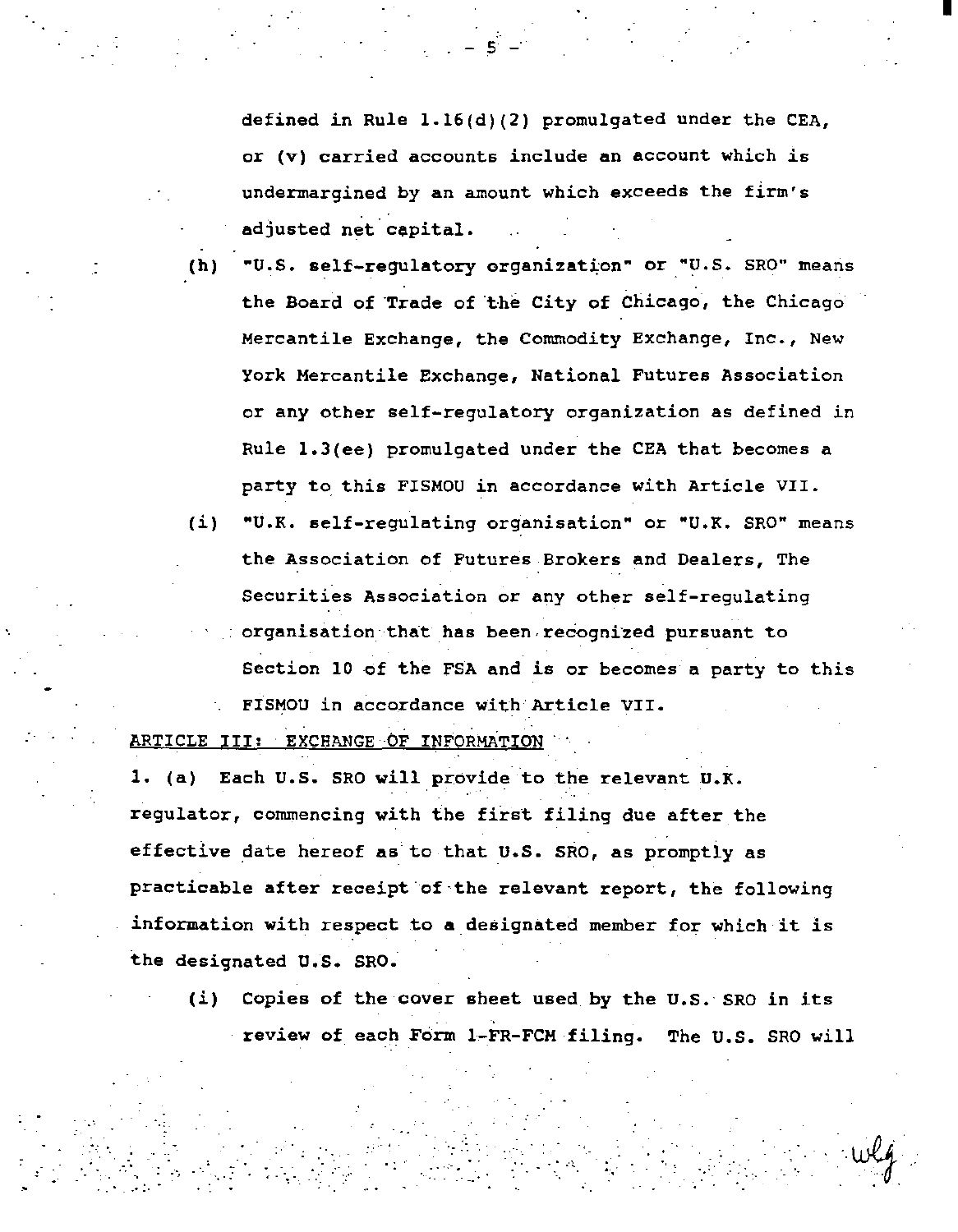represent that it has reviewed the Form 1-FR-FCM filing and that, based solely on its review of the information in that filing, it has no reason to believe (or it has reason to believe) that there exists a violation of the minimum adjusted net capital requirement set forth in Rule 1.17 promulgated under the CEA. The U.S. SRO also will provide a copy of the Form 1-FR-FCM upon request of the relevant U.K. regulator.

 $-6 -$ 

(ii) Copies of Rule 1.12 telegrams.

..

.· .

..

'. ··,

(iii) Notification if the designated member is classified as ·high risk under the Joint Audit Committee criteria,  $e.q.$ , the ratio of customers' equities to the firm's adjusted net capital as calculated pursuant to the applicable capital rule exceeds 15 to 1.

(b) Each U.S. SRO will provide the relevant U.K. regulator as promptly as practicable upon request the following information with respect to an applicant for which it is the designated U.S. SRO.

(i) Copies of the cover sheet used by the U.S. SRO in its review of the most recent .Form 1-FR-FCM filing. The U.S. SRO will represent that the copy provided is the cover sheet with respect to the-most recent Form 1-FR-FCM filing, that it has reviewed such filing and that, based solely on its review of the information in that filing, it has no reason to believe (or it has reason to believe) that there exists a violation of the

 $\mathcal{L} = \{ \mathbf{w}_i \}_{i=1}^N$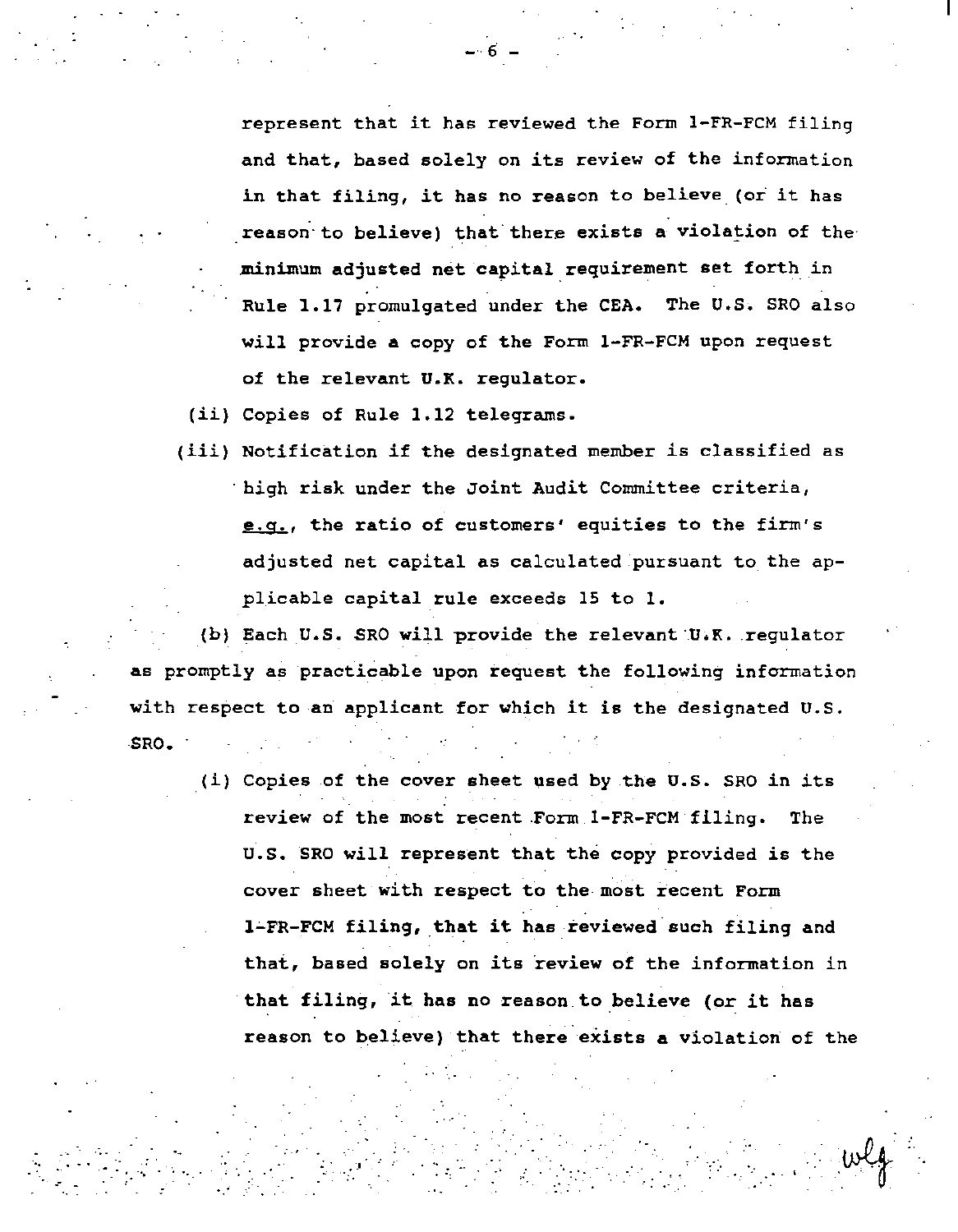minimum adjusted net capital requirement set forth in Rule 1.17 promulgated under the CEA. The U.S. SRO will also provide a copy of the most recent Form 1-FR-FCM upon request of the relevant U.K. regulator.

- (ii) Copies of Rule 1.12 telegrams since the "as of" date of the most recent l~FR-FCM filing.
- (iii) Notification if the applicant is classified as high risk under the Joint Audit Committee criteria, e.g., the ratio of customers' equities to the firm's adjusted net capital as calculated pursuant to the applicable capital rule exceeds 15 to 1.

2. (a) Notwithstanding any other provision of this FISMOU, if information is provided by a u.s. SRO to the relevant U.K. regulator pursuant to paragraph l(a) of this Article III, such information need not be provided by that U.S. SRO to any other U.K. SRO or U.K. regulator; provided further, however, that subject to Article IV, such U.K. SRO directly may furnish such information to another U.K. SRO or U.K. regulator.

(b) If any relevant U.K. regulator agrees to indemnify any regulatory or self-regulatory authority *in* the United States or any other country in connection with the receipt of information or representations similar to that described in paragraphs  $1(a)$ or 1(b) of this Article III, the relevant U.K. regulator must make such indemnity arrangement available to each U.S. SRO providing it with information under paragraphs l(a} or l(b) of this Article III.

 $\mathcal{L} \subset \mathcal{L}$ 

 $\cdot$   $\cdot$ 

. - .·

.... . -- .

. The set of the set of  $\mathcal{L}_\mathcal{L}$ 

-,\_  $\cdot$   $\cdot$   $\cdot$   $-7 -$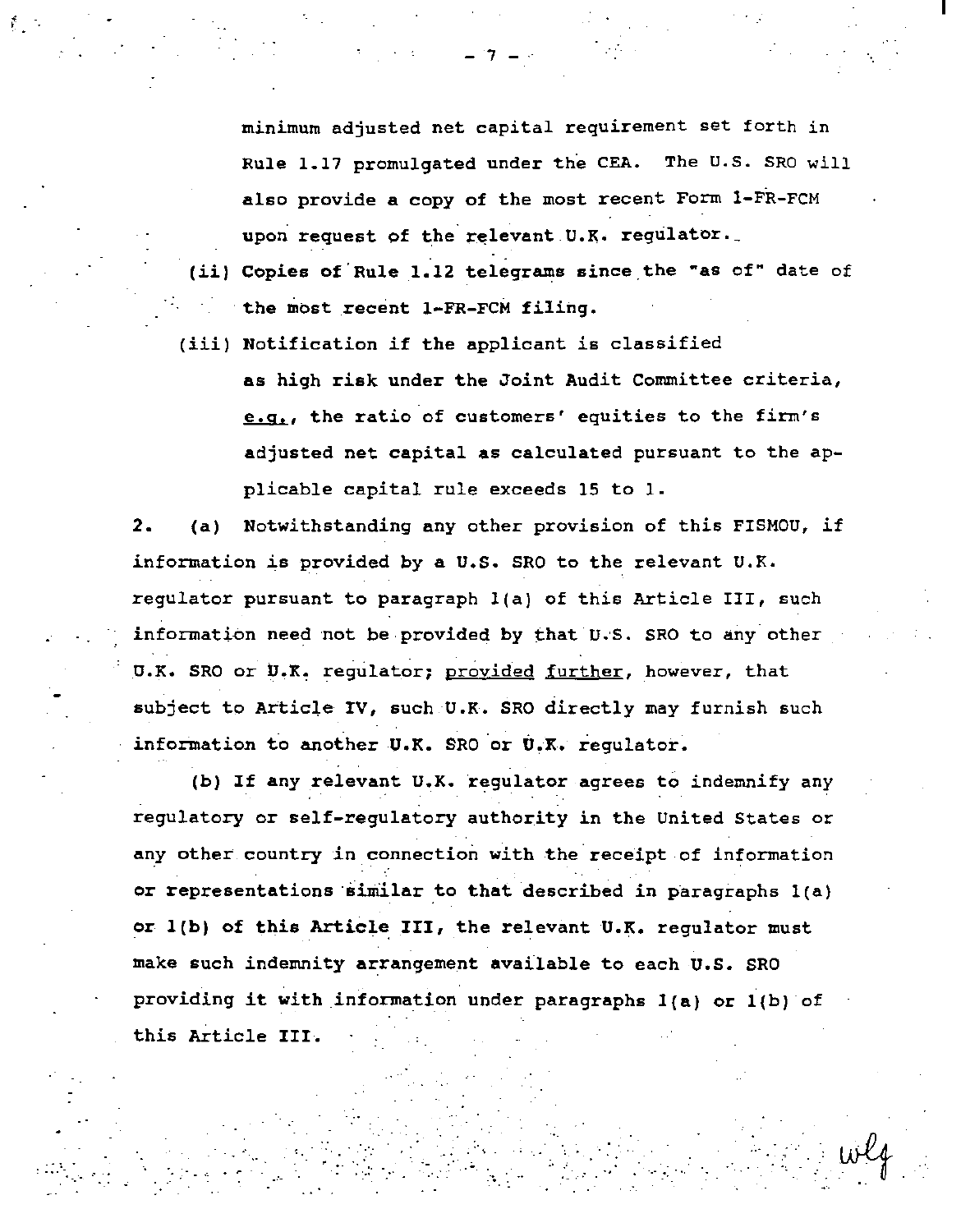The CFTC will use its best efforts to notify the SIB if  $3.$  $(a)$ it becomes aware, through a U.S. SRO or otherwise, that an event has occurred that, in the sole judgment of the CFTC, materially . and adversely affects the financial or operational viability of an applicant or a designated member.

(b) The relevant U.K. regulator will use its best efforts to notify and discuss with the CFTC if it becomes aware, through a U.K. SRO or otherwise, of a substantial financial, operational or other problem at a United Kingdom branch of, or as a result of investment business conducted in the U.K. by, a designated member. The CFTC may make information received pursuant to this paragraph available to a U.S. SRO.

The SIB or the relevant U.K. SRO will use its best  $\lambda$  (c)  $\lambda$ efforts to notify and discuss with the CFTC if it becomes aware, through a U.K. SRO or otherwise, of any information which in its respective judgment affects the financial or operational viability of a U.K.-domiciled firm doing business in the U.S. under a comparability exemption granted pursuant to Rule 30.10 promulgated under the CEA which may defer to the financial regulation rules of the SIB and the relevant U.K. SRO. The CFTC may make information received pursuant to this paragraph 3(c) available to National Futures Association.

Where an indemnity, or other mutually acceptable arrangement, for protecting the exchange of information is in place between a designated U.S. SRO and a relevant U.K. SRO, notification, information, and representations by the relevant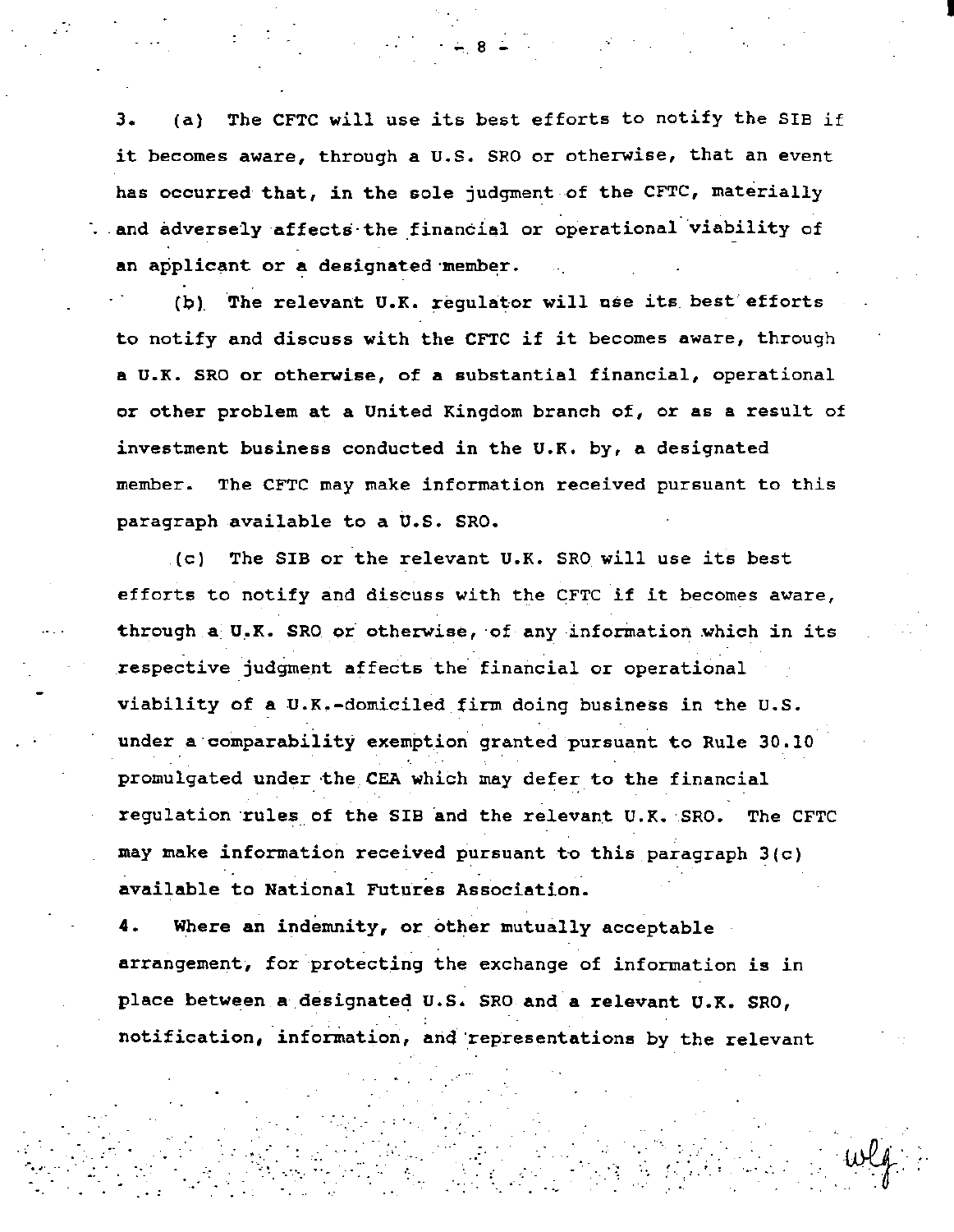U.K. SRO under paragraphs 3(b) of this Article III, and notification and information as to an event which in a designated U.S. SRO's sole judgment materially and adversely affects the financial or operational viability of an applicant or designated member also may be exchanged directly between the designated U.S. SRO and relevant U.K. SRO. A copy of the applicable agreement will be provided to the CFTC by the designated U.S. SRO and to the SIB by the relevant U.K. SRO.

Where SIB or a U.K. SRO intends to take action in relation  $5:$ to a designated member or an applicant on the basis of information supplied by the CFTC, or a designated U.S. SRO, pursuant to this FISMOU, SIB or such U.K. SRO, as appropriate, will to the extent practicable give prior notice to the CFTC and the designated U.S. SRO.

ARTICLE IV: CONFIDENTIALITY OF INFORMATION.

1. (a) Each party to this FISMOU has advised the other parties of the rules, requlations and procedures which govern the maintenance of confidentiality of information exchanged hereunder. Each party will comply with its procedures for maintaining confidentiality and will advise the SIB or the CFTC as appropriate of any changes therein.

(b) Each party to this FISMOU will keep confidential to the extent permitted by law any information exchanged between the parties pursuant to this FISMOU under Article III, provided that such information may be disclosed in appropriate circumstances in accordance with this FISMOU and otherwise under applicable law to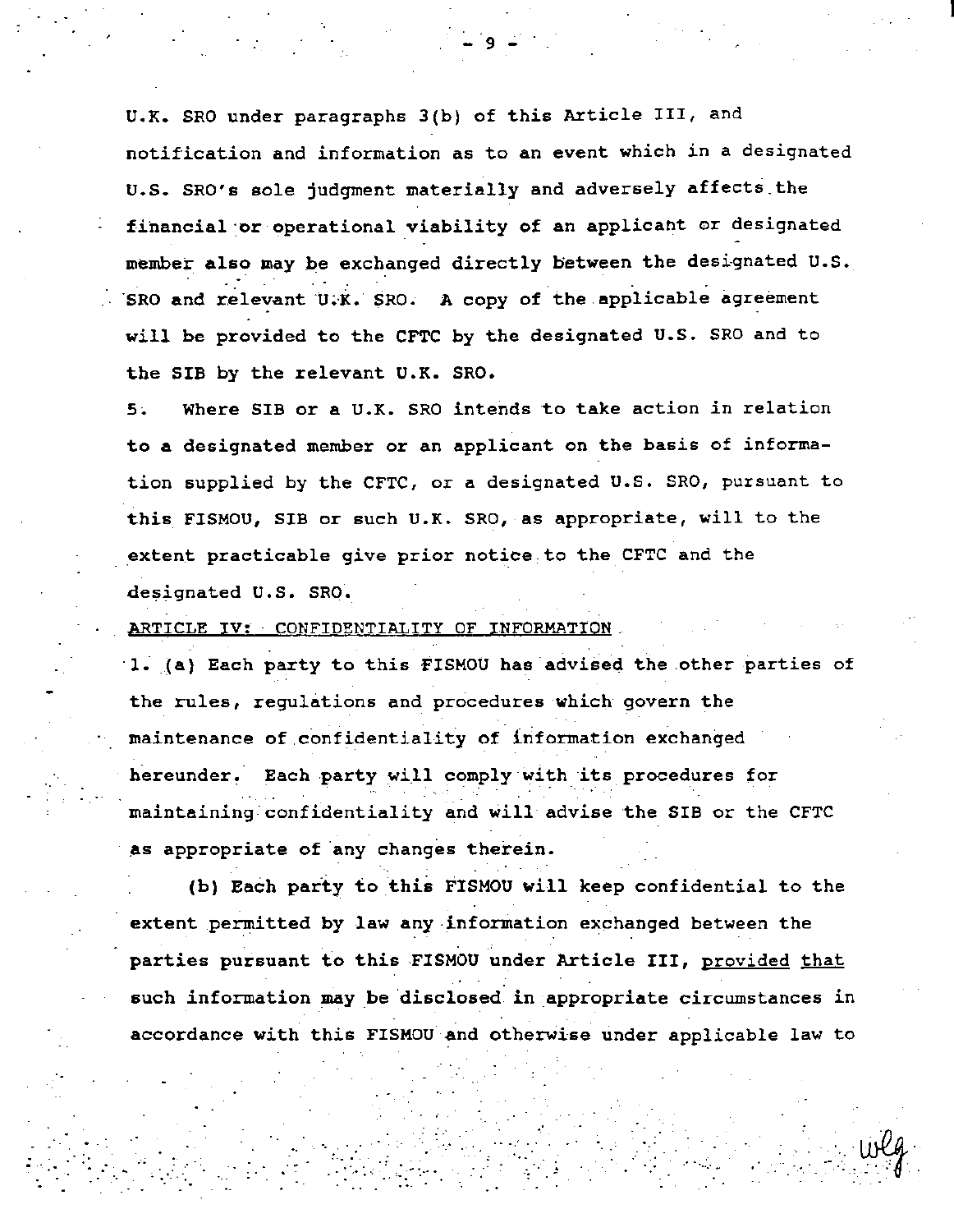any person associated with or employed by the U.S. Congress, CFTC, SIB, Bank of England, the U.K. Department of Trade and Industry [Insurance Division] (U.K.), the Serious Fraud Office  $(U.K.)$ , Board of Governors of the Federal Reserve System, U.S. Department of the Treasury, U.S. Department of Justice, U.S. Securities and Exchange Commission, U.S. Securities Investor Protection Corporation, a receiver, any agency of the federal government or of a state government *in* the U.S., U.S. self-regulatory organizations (as defined in Rule 1.3(ee) promulgated under the CEA) or U.K. self-regulating organisations . (that are recognized pursuant to Section 10 of the FSA) pursuant to their use for the purpose of:

- $(i)$  securing compliance with or enforcement of or conduct*ing* any investlgation relating to the statutes, rules and requirements of the United States or the United Kingdom or the rules of the U.S. self-regulatory organization .(as defined *in* Rule 1.3(ee) promulgated under the CEA) or U.K. self-regulating organisation (that is recognized pursuant to Section 10 of the FSA) or
- (ii) conducting a civil or administrative enforcement or receivership proceeding or other U.S. self-regulatory organization (as \_defined in Rule 1.3(ee) promulgated under .the CEA) or U.K. self-regulating organisation (that is recognized pursuant to Section 10 of the FSA) disciplinary proceeding, assisting in a criminal

 $\ldots$   $w^{\ell}$ 

I

~-. *.·:* 

- 10 -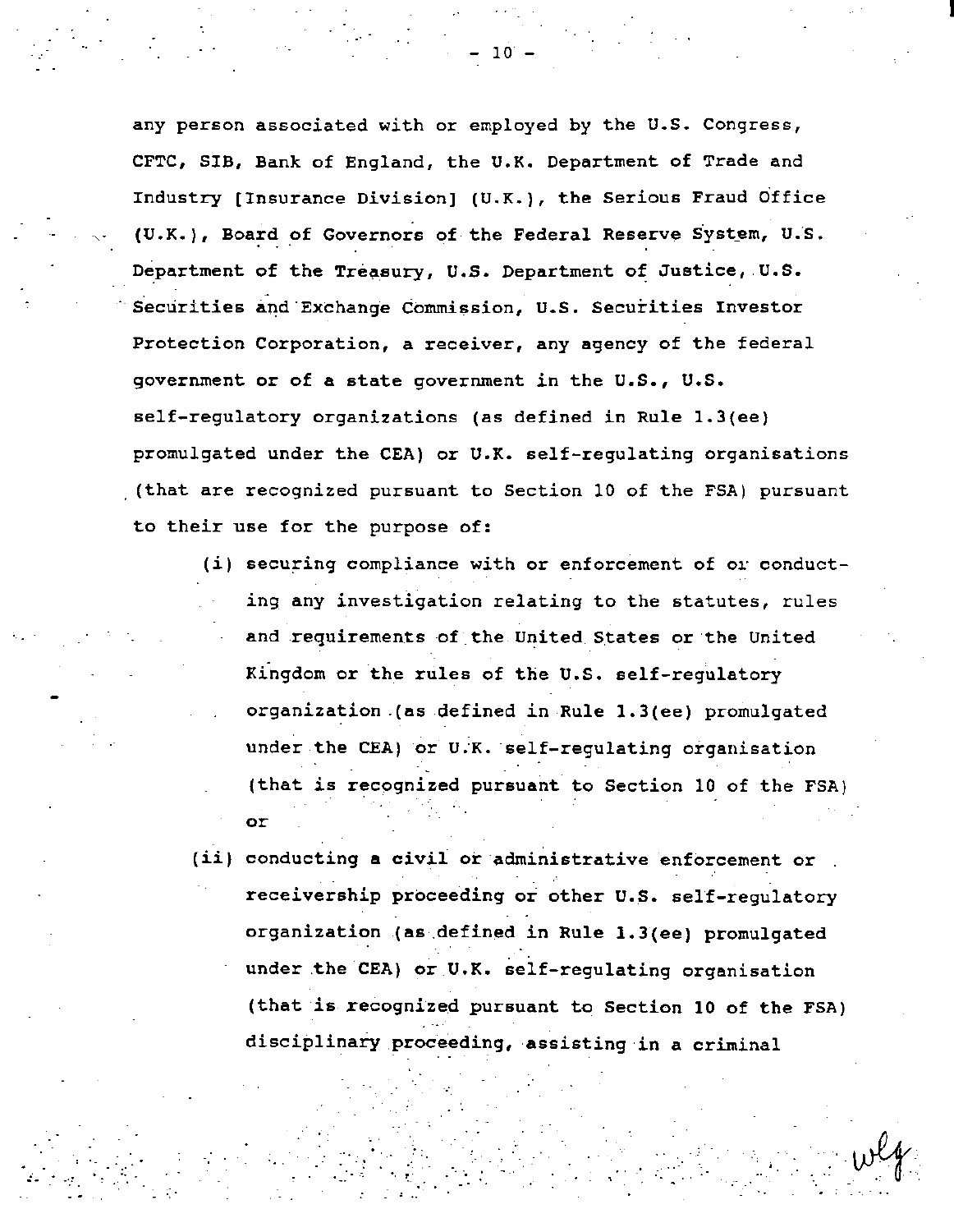prosecution, or conducting any investigation related thereto for any possible violation related to the statutes, rules or requirements specified in subparagraph  $1(b)(i)$  of this Article IV.

I

- 11

.. · \_.

(c) The SIB will keep confidential and will not disclose to other parties to this FISMOU or otherwise any information received from the CFTC pursuant to this FISMOU under paragraph 3(a) of Article III, provided that such information may be disclosed in connection with an adjudicatory action or proceeding brought under the laws of the U.K. or the rules and requirements of the SIB in the U.K. or the SIB is a party thereto or, provided further, that such information may be provided by the SIB to a U.K. SRO if applicable U.S. and U.K. law permits or if the designated member provides such consents to the CFTC and the SIB as may be legally effective to permit such disclosure. 2. Except as contemplated in paragraph 1(b) of this Article IV, if any party to this FISMOU receiving information pursuant to this FISMOU becomes aware that such information has been received by any person that is not a party :to this FISMOU, it shall inform the party providing the information and will thereafter use its best efforts to ensure that such information will not be used in any way that involves disclosure not permitted by this FISMOU. 3. If a party which receives information pursuant to this FISMOU receives any legally-enforceable demand for such information, such party will to the best of its ability, prior to complying with the demand, promptly notify the party who provided such

·.,

.. :://www.com/watch?com/watch?com/watch?com/watch?com/watch?com/watch?com/watch?com/watch?com/watch?com/watch<br>www.com/watch?com/watch?com/watch?com/watch?com/watch?com/watch?com/watch?com/watch?com/watch?com/watch?com/wa<br>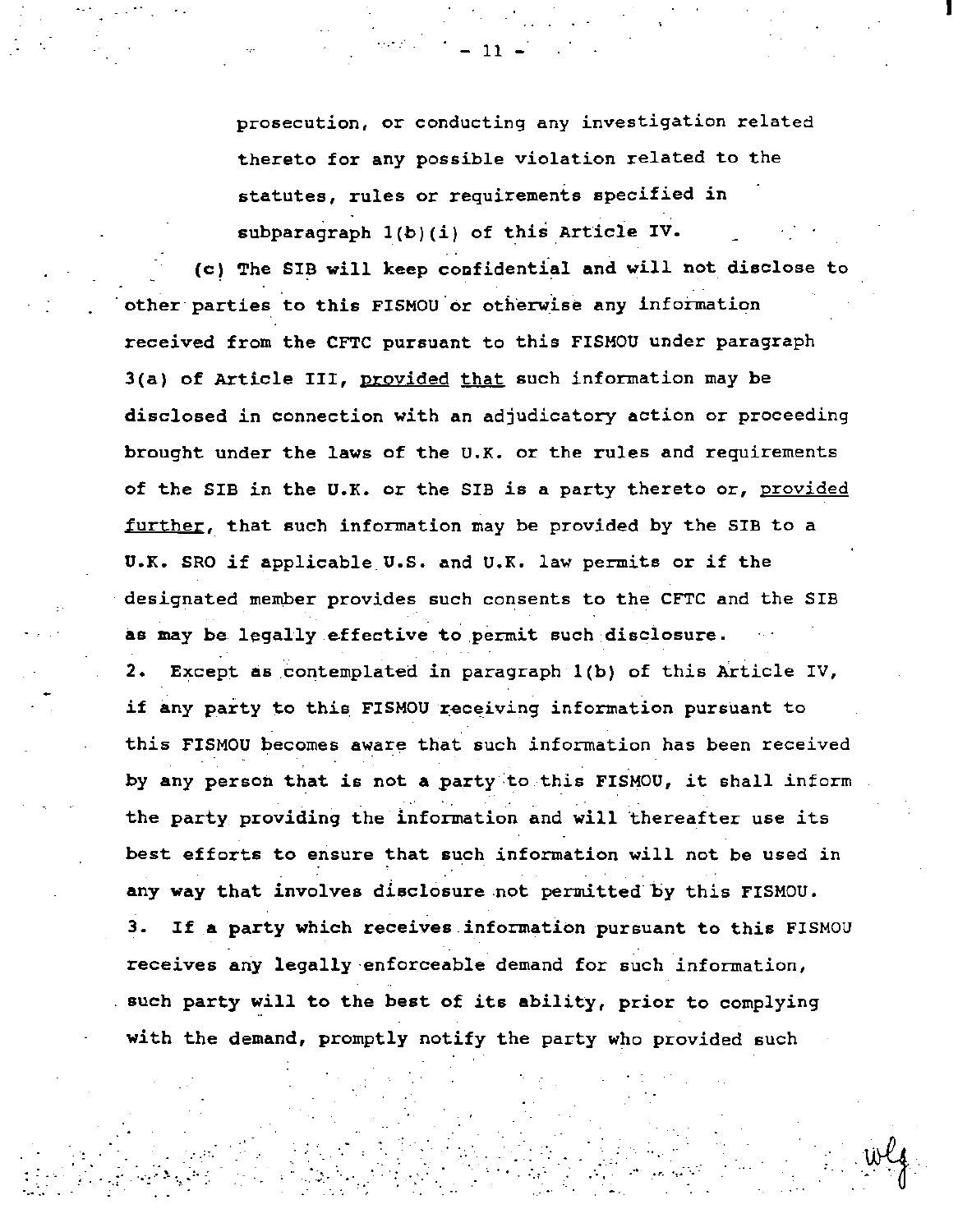information, and assert appropriate legal exemptions or privileges with respect to such information as may be available. 4. Upon the execution of this FISMOU, the CFTC and the SIB will exchange lists of the designated members and applicants and the designated U.S. SRO and relevant U.K. regulator with respect to each. Thereafter, the SIB and CFTC will report any changes as to the relevant U.K. regulator and the designated U.S. SRO. When an applicant applies to a relevant U.K. regulator for a waiver of its financial regulation rules, the relevant U.K. regulator will advise the CFTC and the designated U.S. SRO reported by the applicant. The designated U.S. SRO will confirm in writing to the SIB its status as such.

## ARTICLE V: LIMITATIONS OF LIABILITY

 $\label{eq:3} \frac{1}{2} \sum_{i=1}^n \frac{1}{2} \sum_{i=1}^n \frac{1}{2} \sum_{i=1}^n \frac{1}{2} \sum_{i=1}^n \frac{1}{2} \sum_{i=1}^n \frac{1}{2} \sum_{i=1}^n \frac{1}{2} \sum_{i=1}^n \frac{1}{2} \sum_{i=1}^n \frac{1}{2} \sum_{i=1}^n \frac{1}{2} \sum_{i=1}^n \frac{1}{2} \sum_{i=1}^n \frac{1}{2} \sum_{i=1}^n \frac{1}{2} \sum_{i=1}^n \frac{1}{$ 

. .

1. The parties to this FISMOU and their respective commissioners, directors, officers, employees or agents shall not be liable to the other parties to this FISMOU and their respective commissioners, directors, officers, employees or agents for any liability, loss or damage resulting from or claimed to have resulted from any delays, inaccuracies, errors or omissions with respect to the provision of information or any representation regarding that information as provided hereby or the failure to provide any such information or representation. It is understood that the information is being supplied on a best efforts basis and no warranties, expressed or implied, are made by the parties with respect to the information to be furnished hereunder.

12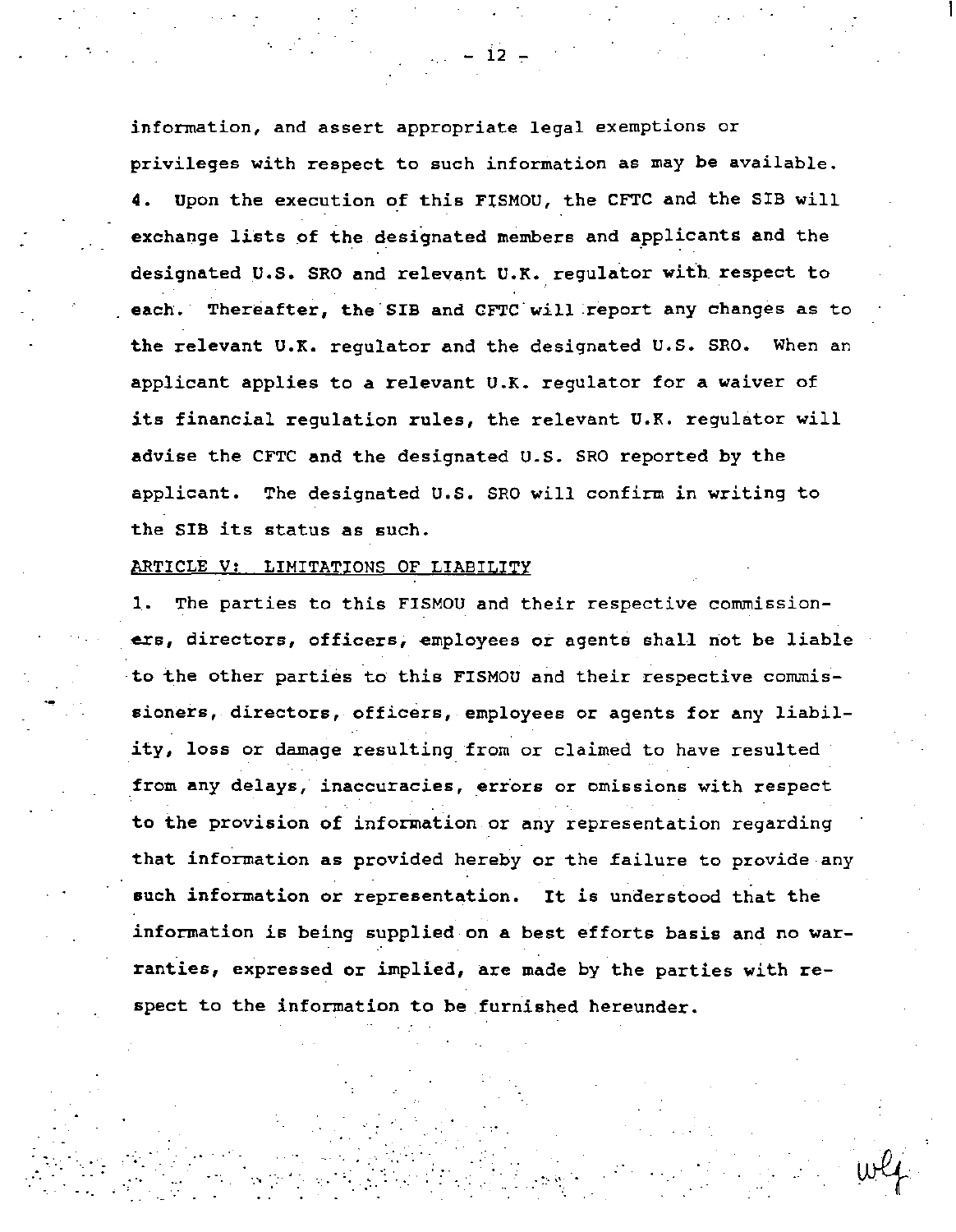2. The provisions of this FISMOU shall not *give* rise to the right on the part of any non-party to this FISMOU, directly or indirectly, to obtain any information or to challenge the execution of a request for information or the furnishing of any information or representation under this\_FISMOU.~ Nothing *in* this FISMOU shall entitle any person, entity or government authority to any rights as a third party beneficiary.

## ARTICLE VI: DISPUTES AND CONSULTATIONS

1. The parties will engage in consultations with respect to this FISMOU with a view to improving its operation and resolving any issues that may arise. The parties will also use their best efforts to notify each other of significant financial rule changes •.

2. Except for the limitation on disclosure of information set :forth in· paragraph l(c) of Article IV of this FISMOU, any of the conditions Of this FISMOU may be amended, relaxed or waived by mutual agreement of the CFTC, SIB, the relevant U.K. regulator and the designated U.S. SRO. Any such amendment, relaxation, or waiver shall be confirmed in writing among the affected parties as soon as practicable.

## ARTICLE VII: EXECUTION

 $\bullet$  .  $\bullet$  .  $\bullet$  .  $\bullet$  .  $\bullet$  .  $\bullet$ 

... .·.

1. This FISMOU will be effective from the date of its execution by the SIB, the CFTC and any U.S. SRO and relevant U.K. SRO; thereafter, it shall be effective as to each U.S. SRO or U.K. SRO from the date of its execution by such U.S. SRO or U.K. SRO.

> $\cdot$  like  $\cdot \cdot$  v:  $\cdot$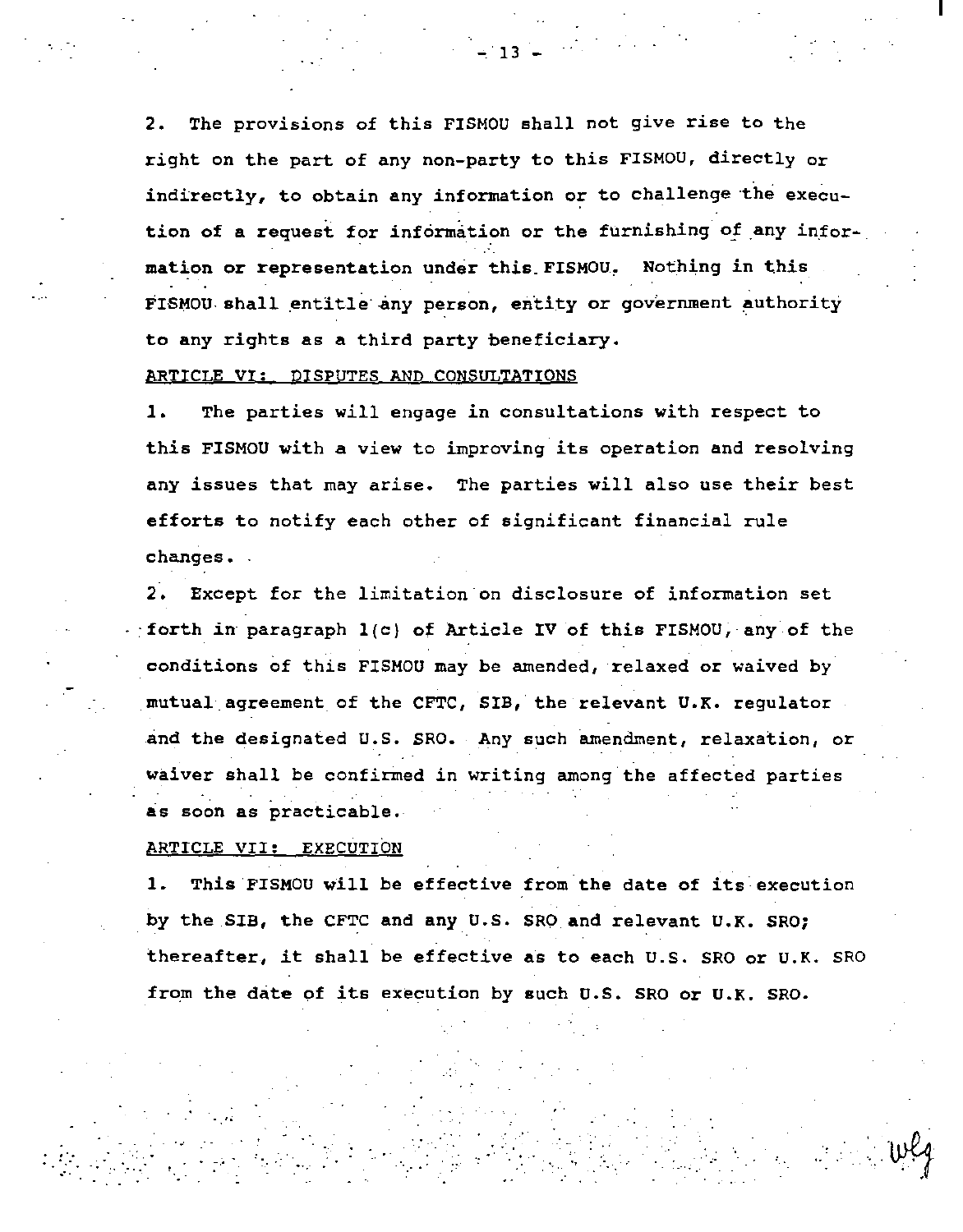2. Any u.s. self-regulatory organization (as defined in Rule 1.3(ee) promulgated under the CEA) or U.K. self-regulating organisation (that is recognized pursuant to Section 10 of the FSA) may become a party to this FISMOU by executing a counterpart hereof together with the CFTC and SIB and providing notice to the other U.S. SROs and U.K. SROs thereof that are parties to this FISMOU. The executed counterpart shall be deemed to be a part of the original FISMOU.

14.-

## ARTICLE VIII: CONTACT OFFICERS

Information shall be exchanged pursuant to this FISMOU through the contact officers identified in Appendix A or their designees.

# ARTICLE IX: TERMINATION

Any party may terminate its participation in this FISMOU provided it furnishes the other parties with-at least 120 days prior written notice.

.•

DATED this 1st day of Sep., 1988

United States Commodity Futures Trading Commission

by <u>Lendy L. Gramm</u>

Board of Trade of the City of Chicago

by  $\overline{\phantom{a}}$ 

Chicago Mercantile Exchange

. · .. ·. ,\_. ... \_\_ .

Securities and Investments Board

I

by.

The Association -of Futures Brokers and Dealers Limited

by

The Securities Association Limited

. f

by

by  $\overline{\phantom{a}}$ 

 $\mathcal{L}^{\text{max}}_{\text{max}}$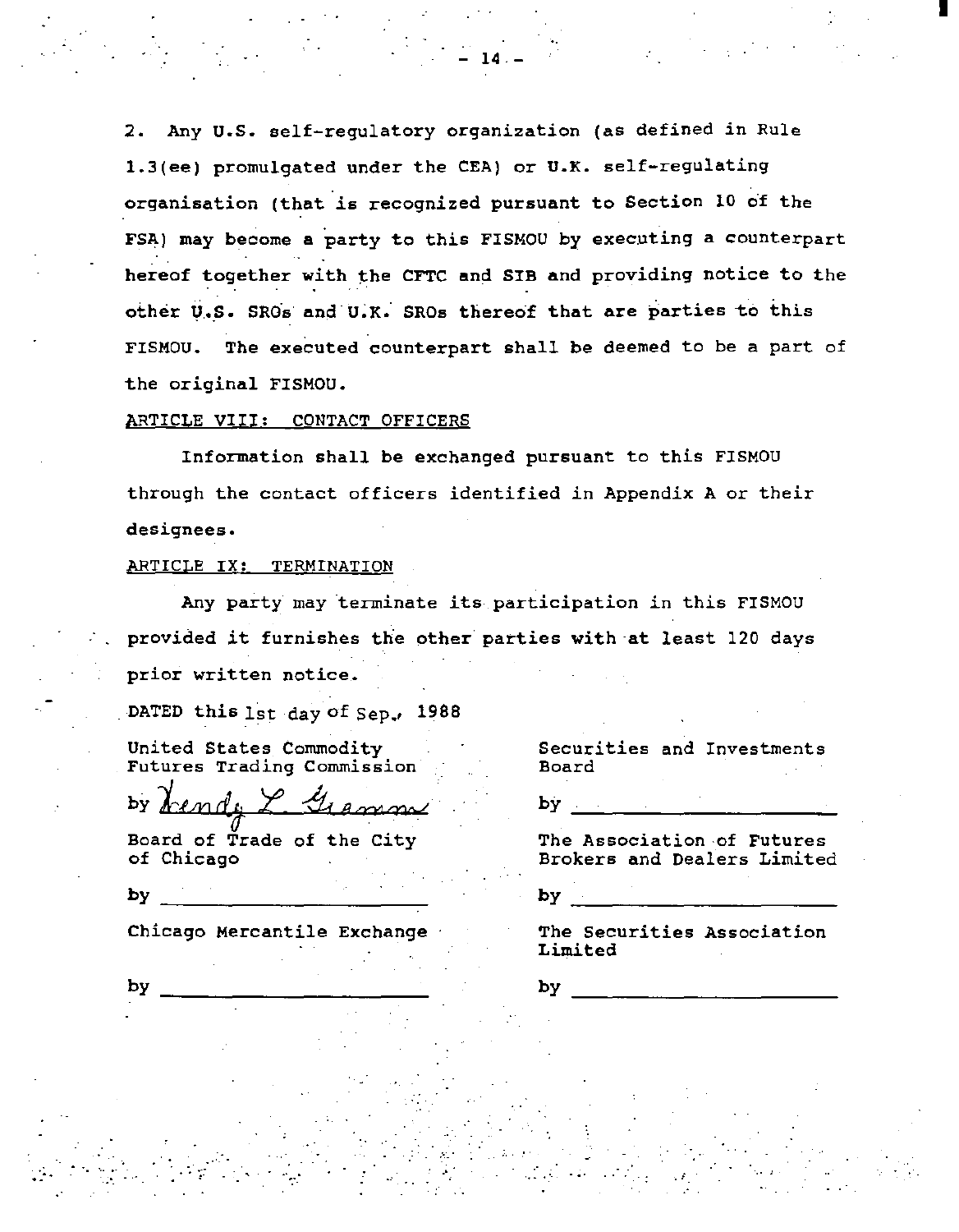$2.$ Any U.S. self-regulatory organization (as defined in Rule 1.3(ee) promulgated under the CEA) or U.K. self-regulating organisation (that is recognized pursuant to Section 10 of the FSA) may become a party to this FISMOU by executing a counterpart hereof together with the CFTC and SIB and providing notice to the other U.S. SROs and U.K. SROs thereof that are parties to this FISMOU. The executed counterpart shall be deemed to be a part of the original FISMOU.

## ARTICLE VIII: CONTACT OFFICERS

Information shall be exchanged pursuant to this FISMOU through the contact officers identified in Appendix A or their designees.

### ARTICLE IX: TERMINATION

Any party may terminate its participation in this FISMOU provided it furnishes the other parties with at least 120 days prior written notice.

DATED this 1st day of Sep. 1988

United States Commodity Futures Trading Commission

Board of Trade of the City of Chicago

Chicago Mercantile Exchange

by Williamy

Securities and Investments Board

The Association of Futures Brokers and Dealers Limited

The Securities Association Limited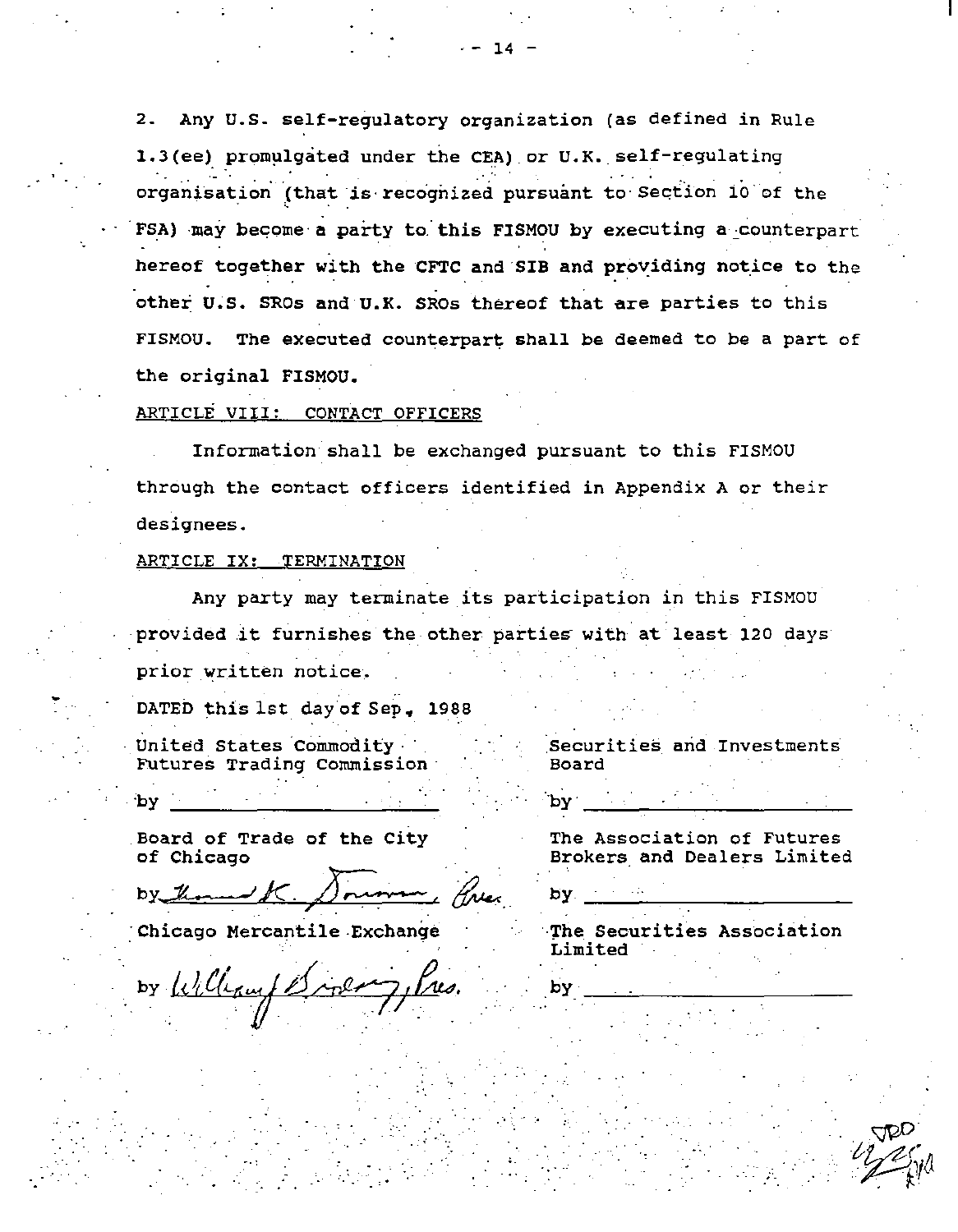2. Any U.S. self-regulatory organization (as defined in Rule 1.3(ee) promulgated under the CEA) or U.K. self-regulating organisation (that is recognized pursuant to Section 10 of the FSA) may become a party to this FISMOU by executing a counterpart hereof together with the CFTC and SIB and providing notice to the other U.S. SROs and U.K. SROs thereof that are parties to this The executed counterpart shall be deemed to be a part of FISMOU. the original FISMOU.

## ARTICLE VIII: CONTACT OFFICERS

Information shall be exchanged pursuant to this FISMOU through the contact officers identified in Appendix A or their designees.

# ARTICLE IX: TERMINATION

Any party may terminate its participation in this FISMOU provided it furnishes the other parties with at least 120 days prior written notice.

DATED this 1st day of Sep., 1988

United States Commodity Futures Trading Commission

by .

by

Board of Trade of the City of Chicago

Securities and Investments Board

The Association of Futures Brokers and Dealers Limited

bv

Chicago Mercantile Exchange

The Securities Association Limited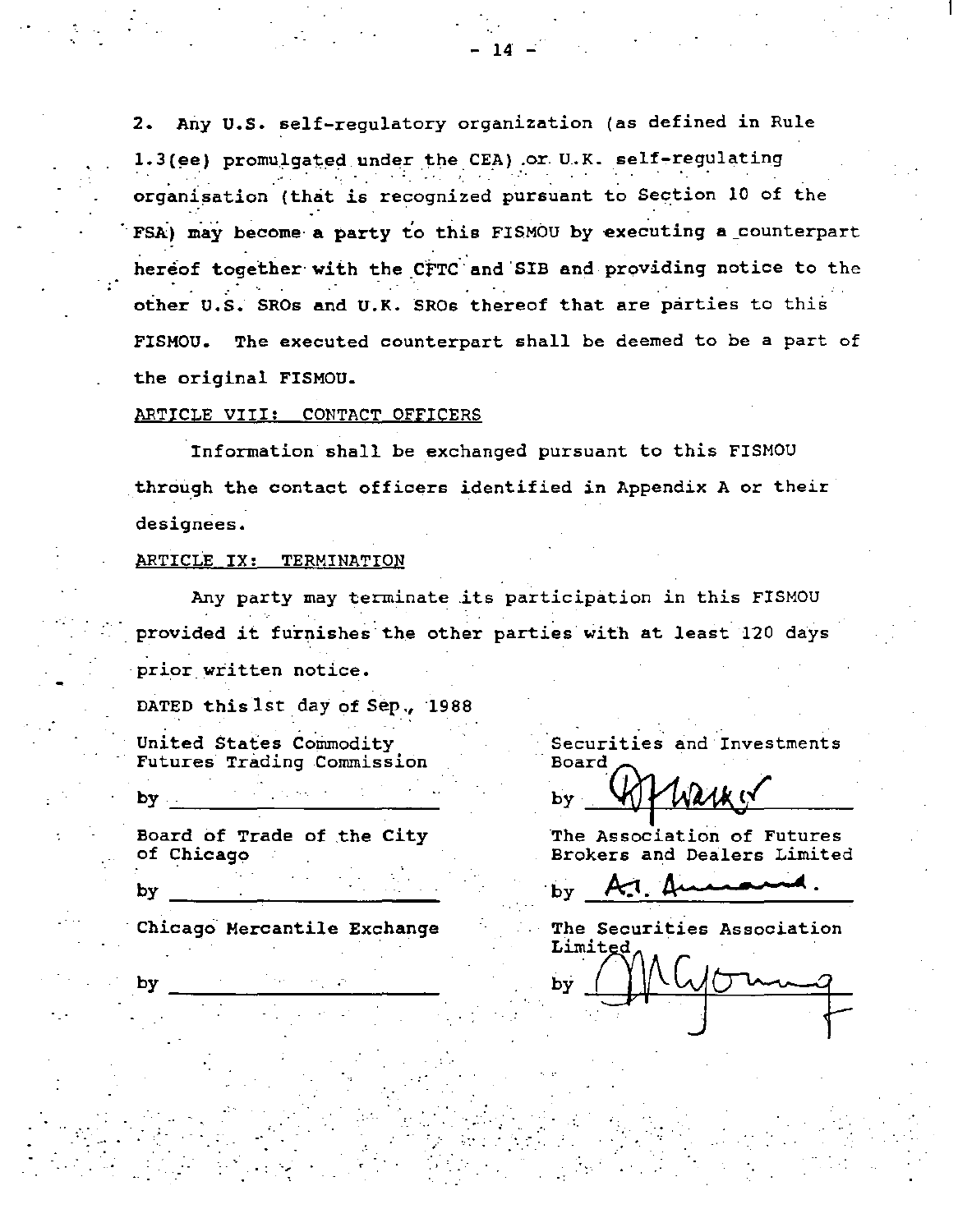New York Mercantile Exchange фy Nazional Futures Association

by  $\frac{1}{2}$  $\ddot{\phantom{0}}$  $\mathbb{R}^2$ 

 $$ 

Investment Management<br>Regulatory Organisation Ltd.

by

 $-15 -$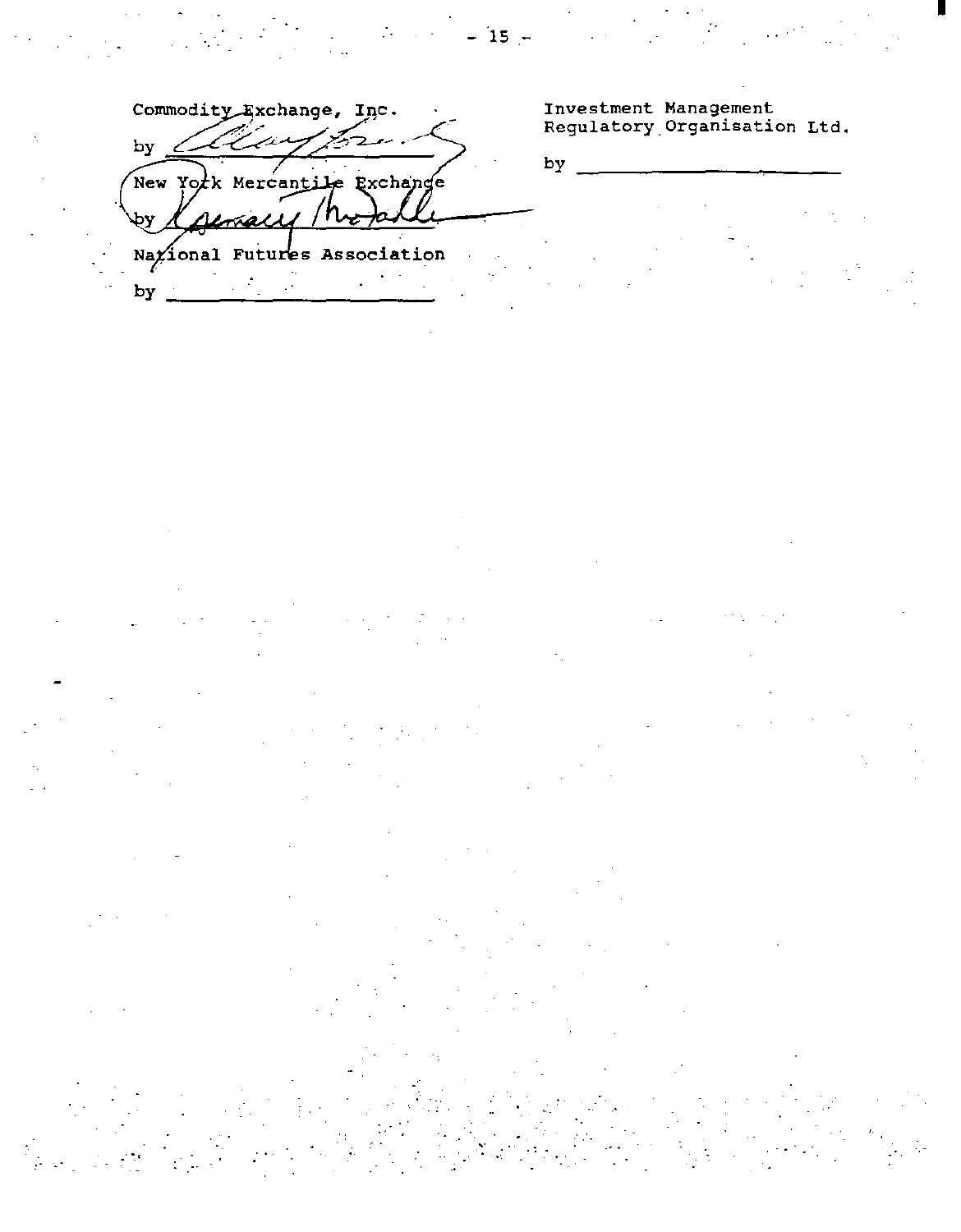New York Mercantile Exchange

by  $\overline{\phantom{a}}$ 

National Futures Association by Chittleslandt Par

# Investment Management<br>Regulatory Organisation Ltd.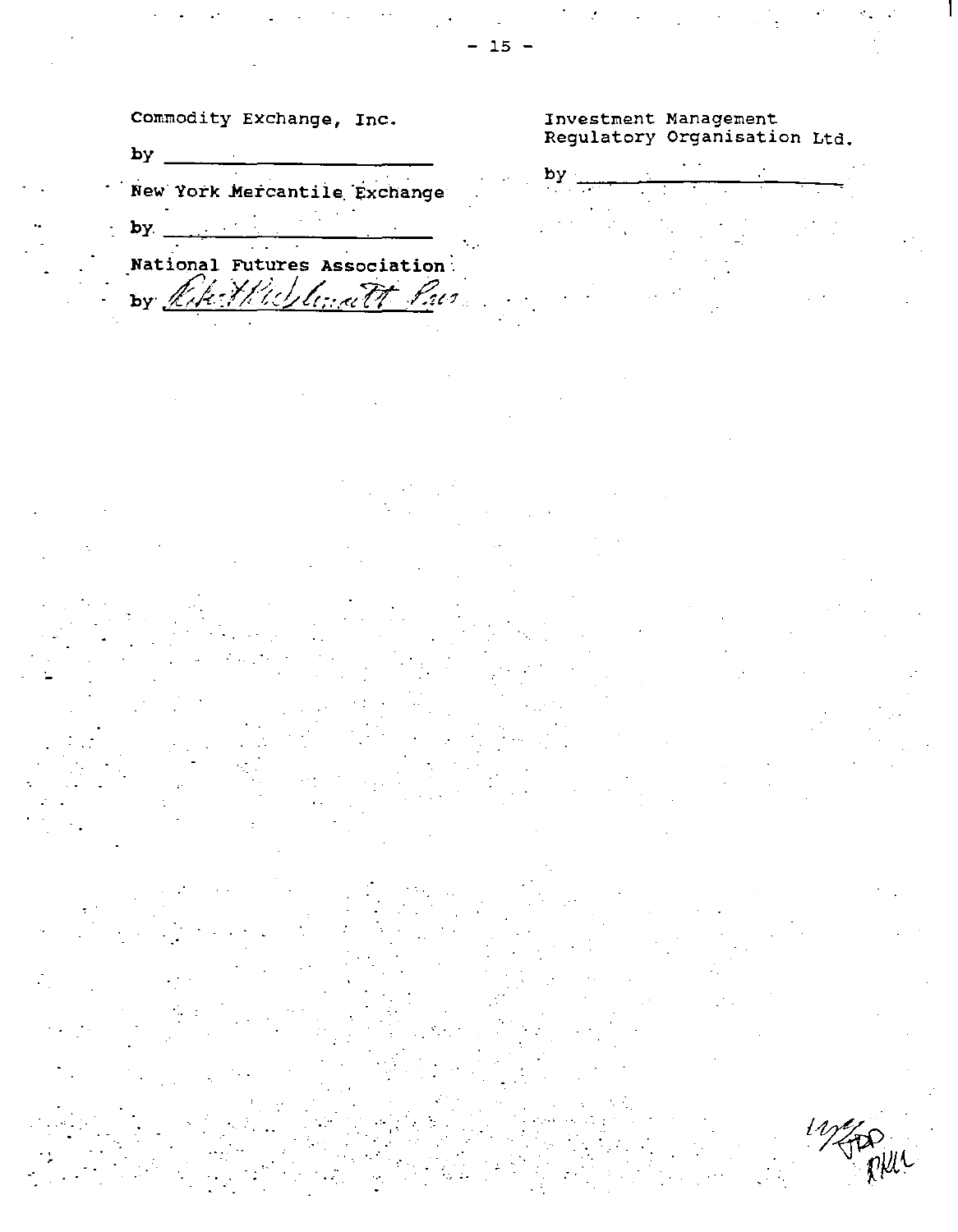Investment Management<br>Regulatory Organisation Ltd.

by  $\overline{\phantom{0}}$ New York Mercantile Exchange by  $\frac{1}{\sqrt{2}}$ 

National Futures Association

 $\frac{1}{2}$  by  $\frac{1}{2}$  and  $\frac{1}{2}$  and  $\frac{1}{2}$ 

MOGA.  $$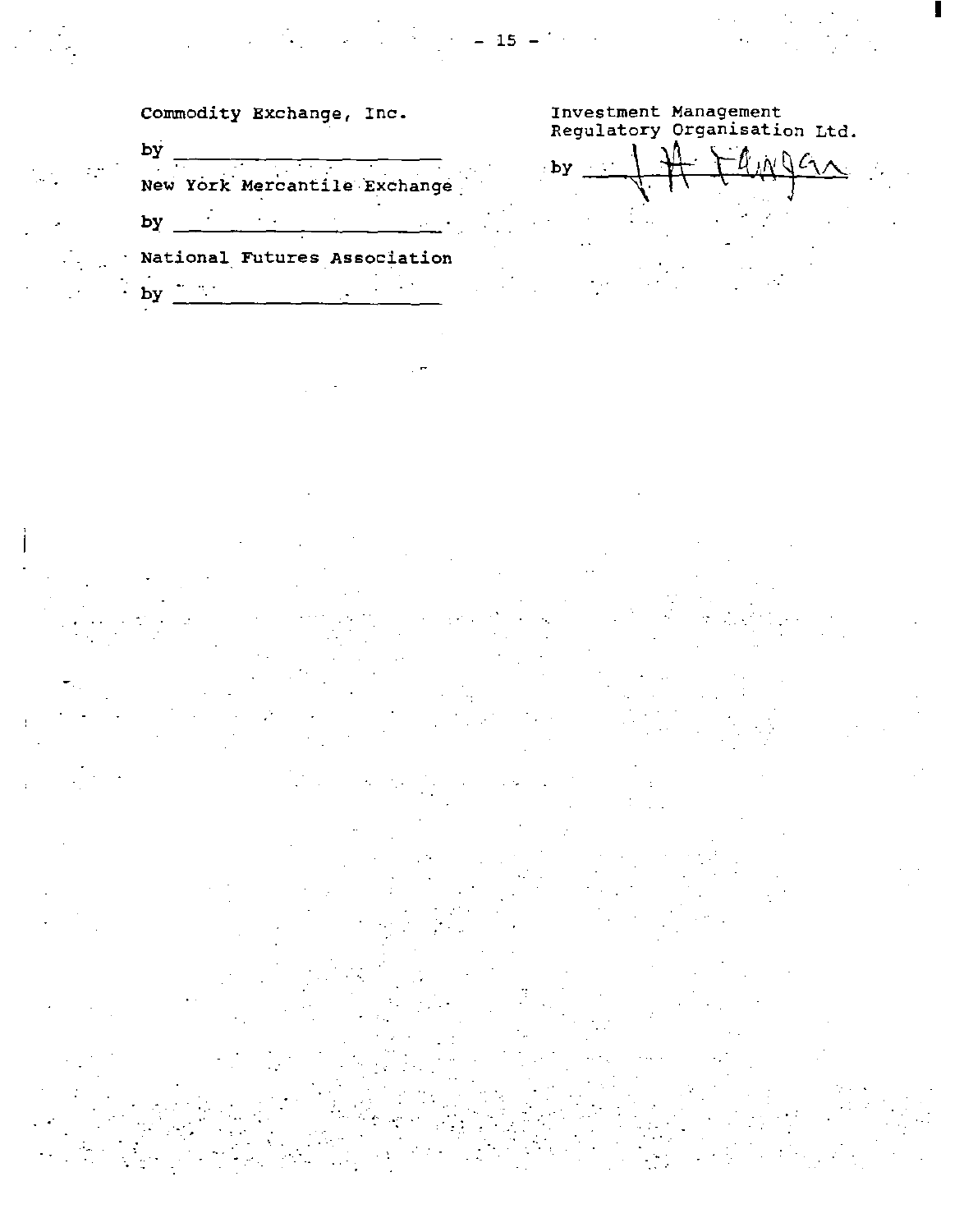by  $\overline{\phantom{a}}$ New York Mercantile Exchange  $by$ 

National Futures Association

 $\Delta$  $by \_$ 

Coffee Sugar & Cocoa Exchange Inc.  $by<sub>1</sub>$ فكمنادئ

Investment Management<br>Regulatory Organisation Ltd.

 $by$ 

15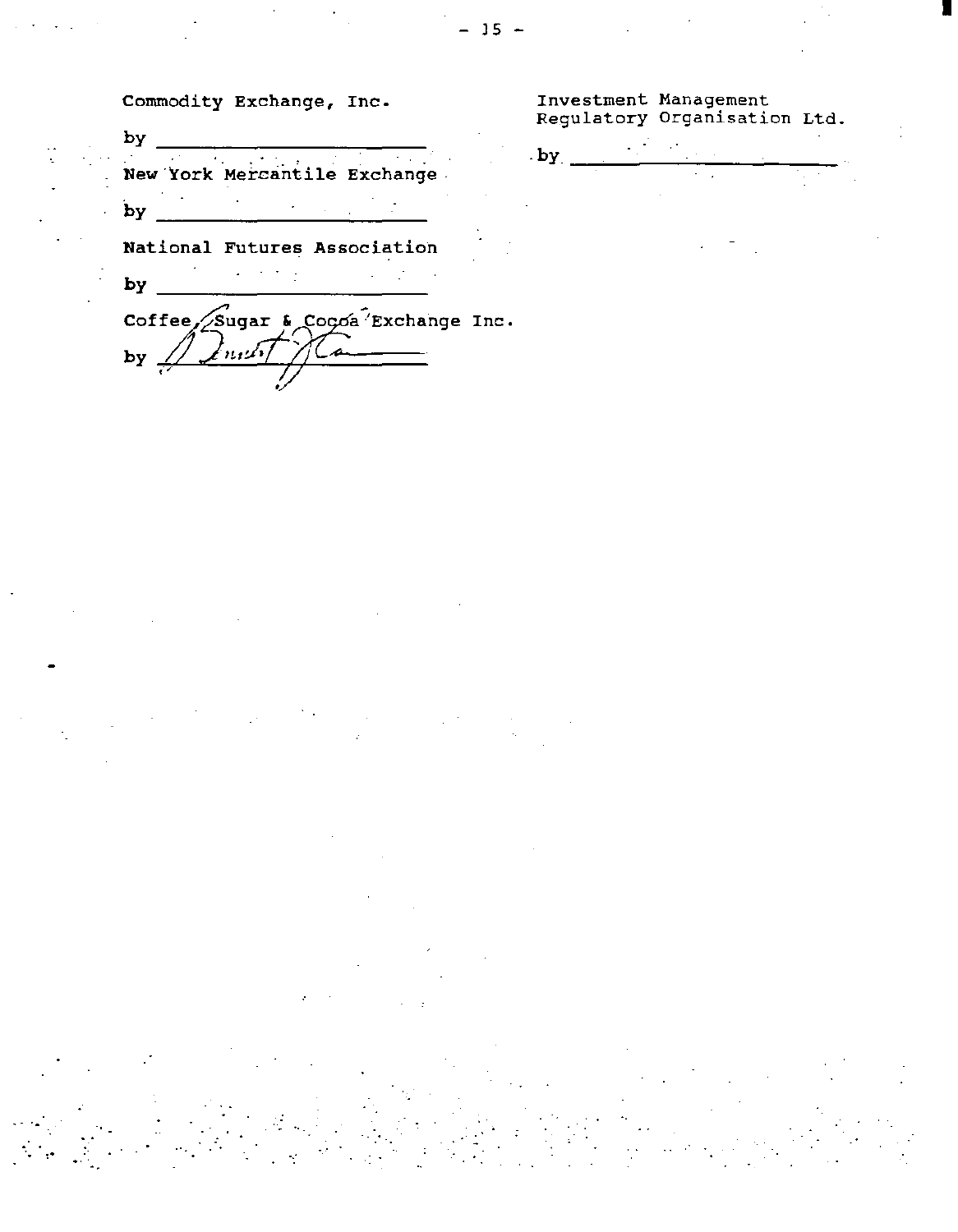$by \t -$ 

New York Mercantile Exchange

by  $\frac{1}{2}$   $\frac{1}{2}$   $\frac{1}{2}$   $\frac{1}{2}$   $\frac{1}{2}$   $\frac{1}{2}$   $\frac{1}{2}$   $\frac{1}{2}$   $\frac{1}{2}$   $\frac{1}{2}$   $\frac{1}{2}$   $\frac{1}{2}$   $\frac{1}{2}$   $\frac{1}{2}$   $\frac{1}{2}$   $\frac{1}{2}$   $\frac{1}{2}$   $\frac{1}{2}$   $\frac{1}{2}$   $\frac{1}{2}$   $\frac{1}{2}$   $\frac{1}{2}$ 

National Futures Association

by  $\frac{1}{2}$  ,  $\frac{1}{2}$  ,  $\frac{1}{2}$  ,  $\frac{1}{2}$  ,  $\frac{1}{2}$ 

Investment Management<br>Regulatory Organisation Ltd.

by